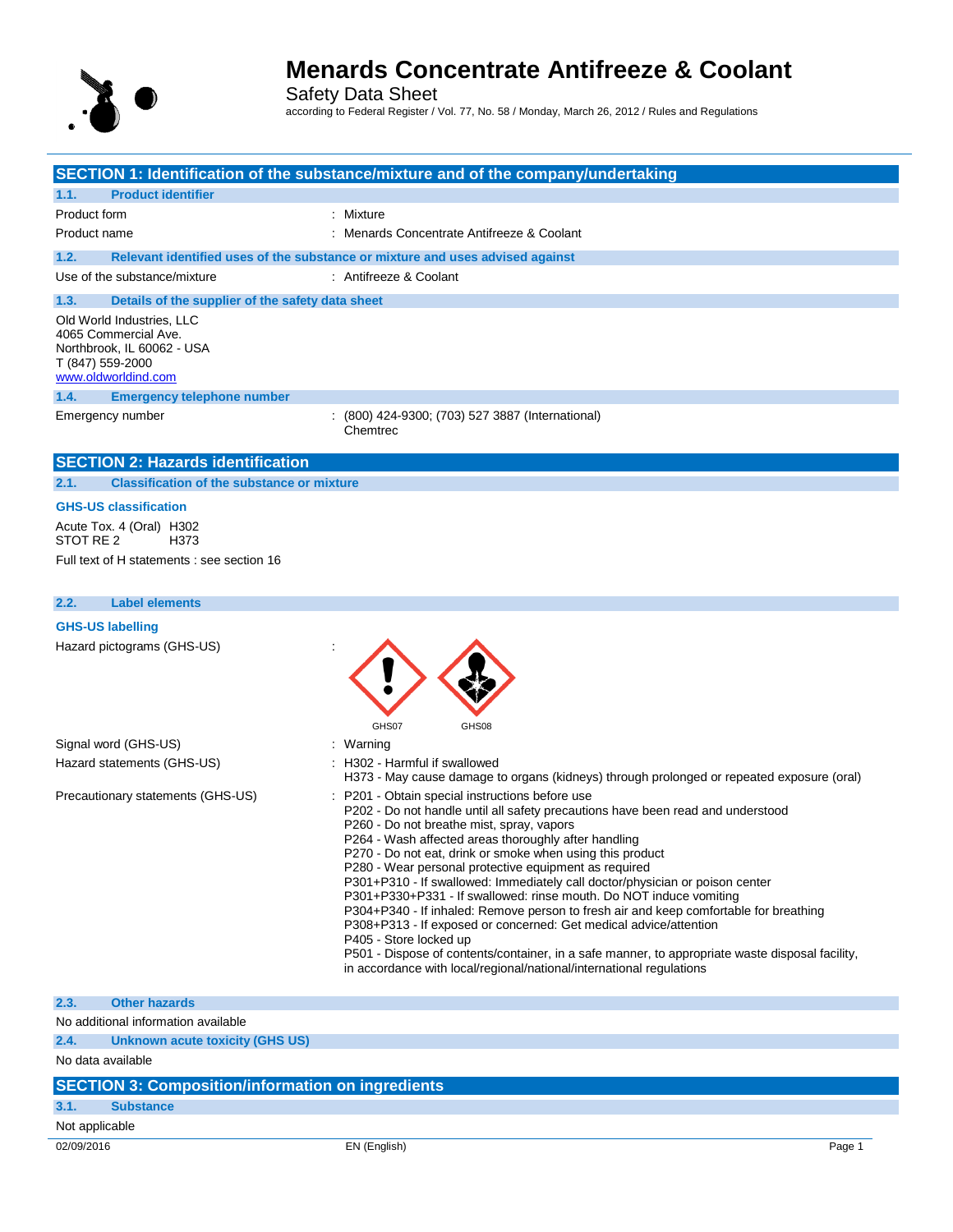Safety Data Sheet

according to Federal Register / Vol. 77, No. 58 / Monday, March 26, 2012 / Rules and Regulations

| 3.2.<br><b>Mixture</b> |                           |               |                                                                                            |
|------------------------|---------------------------|---------------|--------------------------------------------------------------------------------------------|
| <b>Name</b>            | <b>Product identifier</b> | % by wt       | <b>GHS-US classification</b>                                                               |
| ethylene glycol        | (CAS No) 107-21-1         | $90 - 97$     | Acute Tox. 4 (Oral), H302                                                                  |
| diethylene glycol      | (CAS No) 111-46-6         | < 5           | Acute Tox. 4 (Oral), H302<br>STOT RE 2, H373                                               |
| water                  | (CAS No) 7732-18-5        | < 4           | Not classified                                                                             |
| denatonium benzoate    | (CAS No) 3734-33-6        | $30 - 50$ ppm | Acute Tox. 4 (Oral), H302<br>Skin Irrit. 2, H315<br>Eye Irrit. 2A, H319<br>STOT SE 3, H335 |

| <b>SECTION 4: First aid measures</b>                                |                                                                                                                                                                                                                                                                                                                                                                                                                                                                                                                                       |
|---------------------------------------------------------------------|---------------------------------------------------------------------------------------------------------------------------------------------------------------------------------------------------------------------------------------------------------------------------------------------------------------------------------------------------------------------------------------------------------------------------------------------------------------------------------------------------------------------------------------|
| <b>Description of first aid measures</b><br>4.1.                    |                                                                                                                                                                                                                                                                                                                                                                                                                                                                                                                                       |
| First-aid measures general                                          | : Never give anything by mouth to an unconscious person. If you feel unwell, seek medical<br>advice (show the label where possible).                                                                                                                                                                                                                                                                                                                                                                                                  |
| First-aid measures after inhalation                                 | : If breathing is difficult, remove victim to fresh air and keep at rest in a position comfortable for<br>breathing. Seek immediate medical advice. Allow the victim to rest. If not breathing, give<br>artificial respiration. If breathing is difficult, give oxygen.                                                                                                                                                                                                                                                               |
| First-aid measures after skin contact                               | : Remove contaminated clothing. Wash with plenty of soap and water. Wash contaminated<br>clothing before reuse. If skin irritation occurs: Rinse immediately with plenty of water (for at<br>least 15 minutes). Get medical advice/attention.                                                                                                                                                                                                                                                                                         |
| First-aid measures after eye contact                                | : Rinse immediately with plenty of water for 15 minutes, lifting lower and upper lids. Remove<br>contact lenses, if present and easy to do. Continue rinsing. If eye irritation persists: Rinse<br>immediately with plenty of water. Get medical advice/attention.                                                                                                                                                                                                                                                                    |
| First-aid measures after ingestion                                  | : Obtain emergency medical attention. Rinse mouth. If the person is fully conscious, make<br>him/her drink two glasses of water. Never give an unconscious person anything to drink. Do<br>NOT induce vomiting. Call a POISON CENTER or doctor/physician if you feel unwell. If medical<br>advice is delayed, and if the person has swallowed a moderate volume of material (a few<br>ounces), then give three to four ounces of hard liquor, such as whiskey. For children, give<br>proportionally less liquor, according to weight. |
| 4.2.<br>Most important symptoms and effects, both acute and delayed |                                                                                                                                                                                                                                                                                                                                                                                                                                                                                                                                       |
| Symptoms/injuries                                                   | : Causes damage to organs (kidneys) Oral.                                                                                                                                                                                                                                                                                                                                                                                                                                                                                             |
| Symptoms/injuries after skin contact                                | : Causes skin irritation.                                                                                                                                                                                                                                                                                                                                                                                                                                                                                                             |
| Symptoms/injuries after eye contact                                 | Causes serious eye damage.                                                                                                                                                                                                                                                                                                                                                                                                                                                                                                            |
| Symptoms/injuries after ingestion                                   | : Swallowing a small quantity of this material will result in serious health hazard. The lethal dose                                                                                                                                                                                                                                                                                                                                                                                                                                  |

### **4.3. Indication of any immediate medical attention and special treatment needed**

A more effective intravenous antidote for physician uses is 4-methylpyrazaole, a potent inhibitor of alcohol dehydrogenases, which effectively blocks the formation of toxic metabolites of ethylene glycol. It has been used to decrease the metabolic consequences of ethylene glycol poisoning before metabolic acidosis coma, seizures, and renal failure have occured.

in humans is estimated to be 100 mL (3 oz).

|             | <b>SECTION 5: Firefighting measures</b>               |                                                                                                                                                                                                                                                         |
|-------------|-------------------------------------------------------|---------------------------------------------------------------------------------------------------------------------------------------------------------------------------------------------------------------------------------------------------------|
| 5.1.        | <b>Extinguishing media</b>                            |                                                                                                                                                                                                                                                         |
|             | Suitable extinguishing media                          | : Water fog. Alcohol-resistant foam. Foam. Carbon dioxide. Dry chemical powder. Sand. Fine<br>water spray.                                                                                                                                              |
|             | Unsuitable extinguishing media                        | : Do not use a heavy water stream. May spread fire.                                                                                                                                                                                                     |
| 5.2.        | Special hazards arising from the substance or mixture |                                                                                                                                                                                                                                                         |
| Fire hazard |                                                       | : During a fire, smoke may contain the original material in addition to combustion products of<br>varying composition which may be toxic and/or irritating. Combustion products may include and<br>are not limited to: Carbon monoxide. Carbon dioxide. |
| Reactivity  |                                                       | : No dangerous reactions known under normal conditions of use.                                                                                                                                                                                          |
| 5.3.        | <b>Advice for firefighters</b>                        |                                                                                                                                                                                                                                                         |
|             | Firefighting instructions                             | : Use water spray or fog for cooling exposed containers. Exercise caution when fighting any<br>chemical fire. Prevent fire-fighting water from entering environment.                                                                                    |
|             | Protection during firefighting                        | : Do not enter fire area without proper protective equipment, including respiratory protection.                                                                                                                                                         |
|             | Special protective equipment for fire fighters        | : Wear positive pressure self-contained breathing apparatus (SCBA). Protective fire fighting<br>clothing (includes fire-fighting helmet, coat, pants, boots and gloves).                                                                                |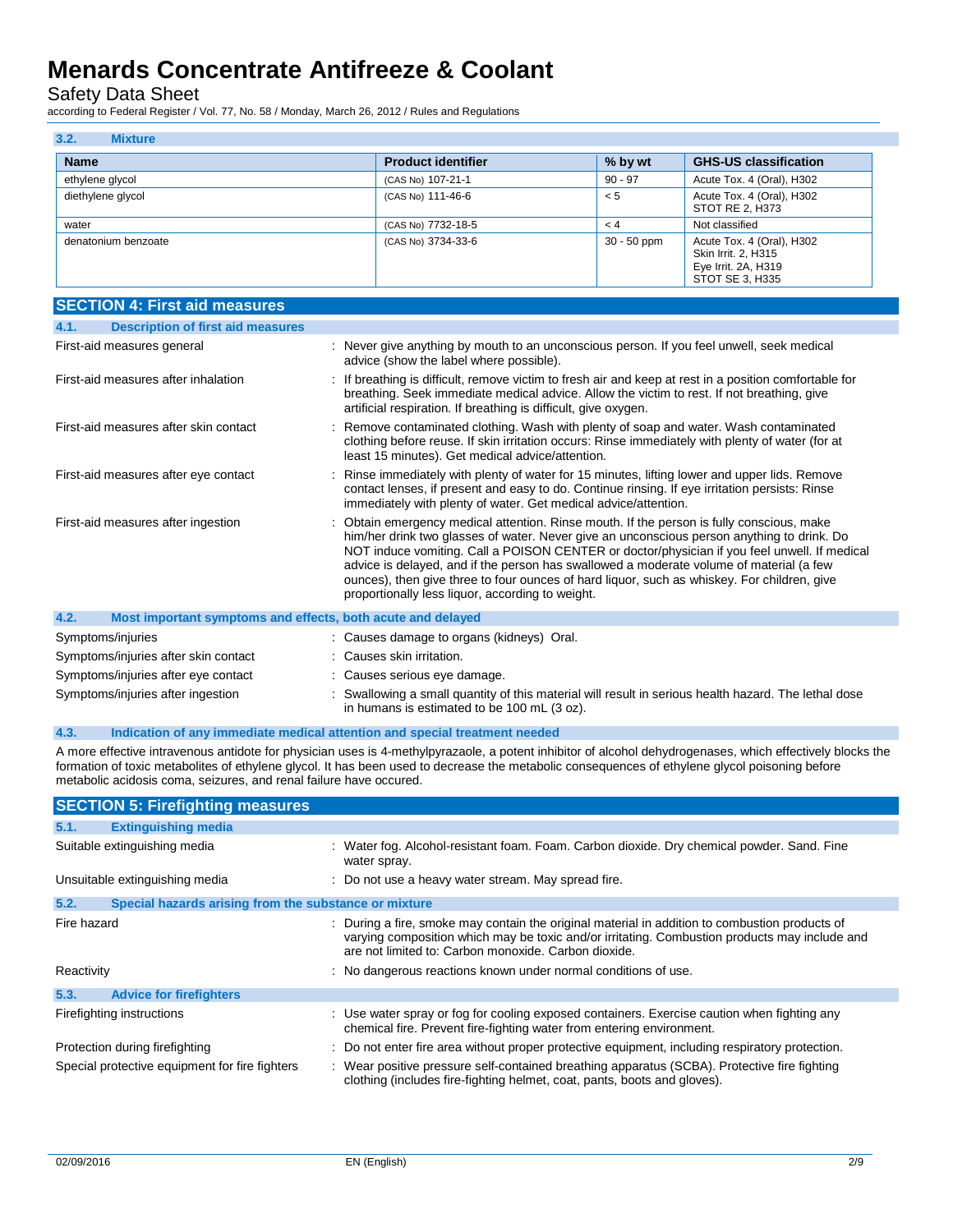Safety Data Sheet

according to Federal Register / Vol. 77, No. 58 / Monday, March 26, 2012 / Rules and Regulations

| <b>SECTION 6: Accidental release measures</b> |                                                                     |                                                                                                                                                                                                                                                                                                                                                                   |
|-----------------------------------------------|---------------------------------------------------------------------|-------------------------------------------------------------------------------------------------------------------------------------------------------------------------------------------------------------------------------------------------------------------------------------------------------------------------------------------------------------------|
| 6.1.                                          | Personal precautions, protective equipment and emergency procedures |                                                                                                                                                                                                                                                                                                                                                                   |
| 6.1.1.                                        | For non-emergency personnel                                         |                                                                                                                                                                                                                                                                                                                                                                   |
|                                               | <b>Emergency procedures</b>                                         | : Evacuate unnecessary personnel.                                                                                                                                                                                                                                                                                                                                 |
| 6.1.2.                                        | For emergency responders                                            |                                                                                                                                                                                                                                                                                                                                                                   |
|                                               | Protective equipment                                                | : Equip cleanup crew with proper protection. Refer to section 8.2.                                                                                                                                                                                                                                                                                                |
|                                               | <b>Emergency procedures</b>                                         | : Ventilate area.                                                                                                                                                                                                                                                                                                                                                 |
| 6.2.                                          | <b>Environmental precautions</b>                                    |                                                                                                                                                                                                                                                                                                                                                                   |
|                                               |                                                                     | Prevent entry to sewers and public waters. Notify authorities if liquid enters sewers or public waters.                                                                                                                                                                                                                                                           |
| 6.3.                                          | Methods and material for containment and cleaning up                |                                                                                                                                                                                                                                                                                                                                                                   |
|                                               | Methods for cleaning up                                             | : Soak up spills with inert solids, such as clay or diatomaceous earth as soon as possible. Collect<br>spillage. Store away from other materials.                                                                                                                                                                                                                 |
| 6.4.                                          | <b>Reference to other sections</b>                                  |                                                                                                                                                                                                                                                                                                                                                                   |
|                                               | See Heading 8. Exposure controls and personal protection.           |                                                                                                                                                                                                                                                                                                                                                                   |
|                                               | <b>SECTION 7: Handling and storage</b>                              |                                                                                                                                                                                                                                                                                                                                                                   |
| 7.1.                                          | <b>Precautions for safe handling</b>                                |                                                                                                                                                                                                                                                                                                                                                                   |
|                                               | Precautions for safe handling                                       | : Wash hands and other exposed areas with mild soap and water before eating, drinking or<br>smoking and when leaving work. Provide good ventilation in process area to prevent formation<br>of vapor.                                                                                                                                                             |
|                                               | Hygiene measures                                                    | Do not eat, drink or smoke when using this product. Wash affected areas thoroughly after<br>handling.                                                                                                                                                                                                                                                             |
| 7.2.                                          | Conditions for safe storage, including any incompatibilities        |                                                                                                                                                                                                                                                                                                                                                                   |
|                                               | Storage conditions                                                  | : Keep only in the original container in a cool, well ventilated place away from : Heat sources.<br>Keep container closed when not in use. Product may become solid at temperatures below -18<br>°C (0 °F). Do not cut, drill, weld, use a blowtorch on, etc. containers even when empty. Do not<br>store near food, foodstuffs, drugs or potable water supplies. |
|                                               | Incompatible products                                               | Keep away from strong acids, strong bases and oxidizing agents.                                                                                                                                                                                                                                                                                                   |
|                                               | Incompatible materials                                              | : Sources of ignition.                                                                                                                                                                                                                                                                                                                                            |
| 7.3.                                          | <b>Specific end use(s)</b>                                          |                                                                                                                                                                                                                                                                                                                                                                   |

No additional information available

| <b>SECTION 8: Exposure controls/personal protection</b> |  |
|---------------------------------------------------------|--|
|                                                         |  |

**8.1. Control parameters**

| ethylene glycol (107-21-1) |                                |                                              |
|----------------------------|--------------------------------|----------------------------------------------|
| <b>ACGIH</b>               | ACGIH TWA (mg/m <sup>3</sup> ) | 10 mg/m $3$                                  |
| <b>ACGIH</b>               | Remark (ACGIH)                 | Upper Respiratory Tract (URT) & Eye irritant |
| <b>OSHA</b>                | Not applicable                 |                                              |

**8.2. Exposure controls**

Personal protective equipment : Avoid all unnecessary exposure. Gloves. Safety glasses.



Hand protection **in the case of the contract of the CO** is wear protective gloves. Eye protection  $\qquad \qquad : \qquad$  Chemical goggles or safety glasses. Respiratory protection : If exposed to levels above exposure limits wear appropriate respiratory protection. Other information **COLO EXECUTE:** Do not eat, drink or smoke during use.

### **SECTION 9: Physical and chemical properties**

```
Physical state : Liquid
```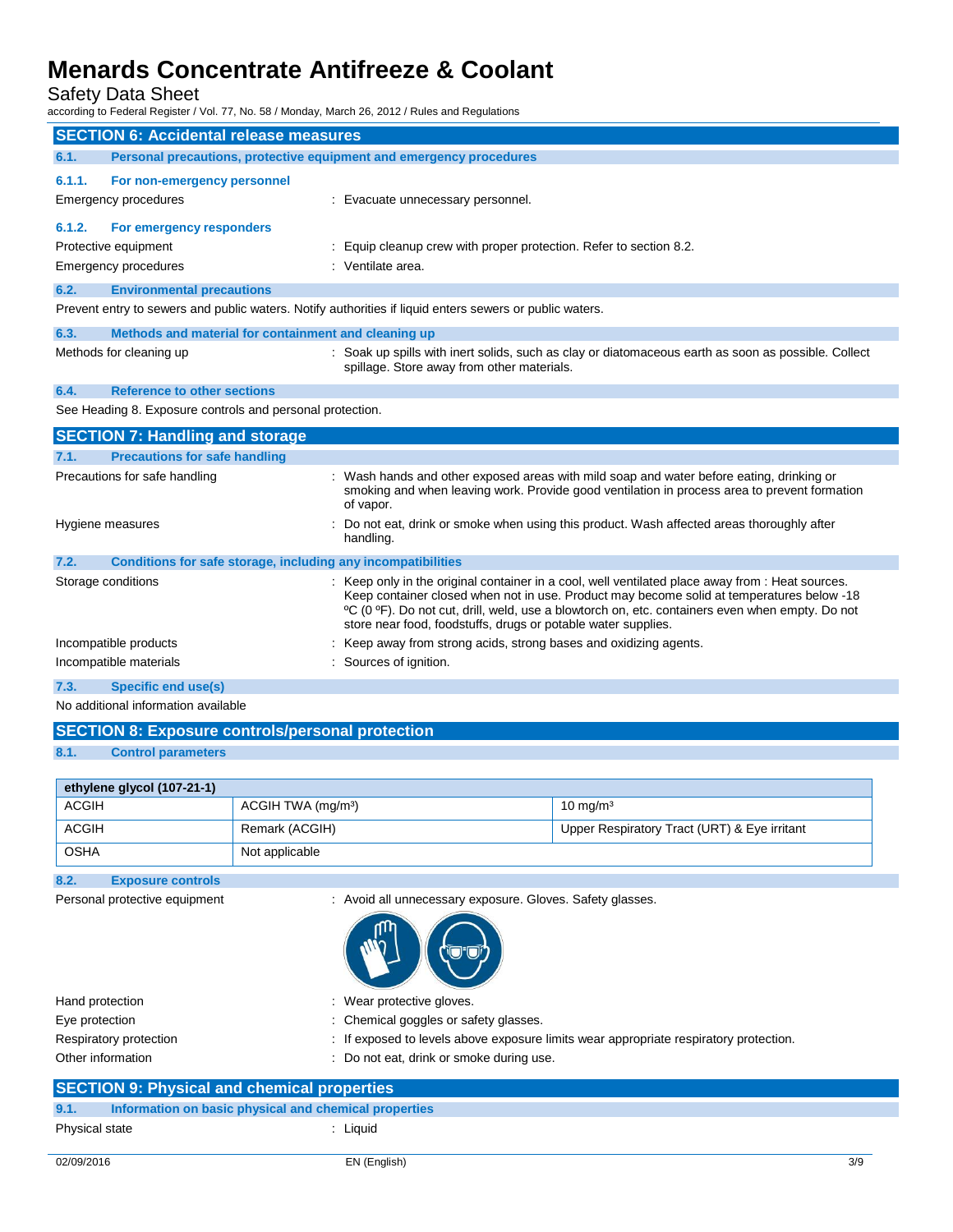Safety Data Sheet

according to Federal Register / Vol. 77, No. 58 / Monday, March 26, 2012 / Rules and Regulations

| $1000$ and $1000$ and $1000$ and $1000$ and $1100$ and $1000$ and $1000$ and $1000$ and $1000$ |                                                   |
|------------------------------------------------------------------------------------------------|---------------------------------------------------|
| Color                                                                                          | : Green                                           |
| Odor                                                                                           | Mild                                              |
| Odor threshold                                                                                 | No data available                                 |
| pH 50% water solution                                                                          | $10.5 - 11$                                       |
| Relative evaporation rate (butylacetate=1)                                                     | : Nil                                             |
| Freezing point                                                                                 | : -18 °C (0 °F)                                   |
| Boiling point                                                                                  | : 158 °C (317 °F)                                 |
| Flash point                                                                                    | 116 °C (241 °F) [100% Ethylene Glycol] ASTM D56   |
| Auto-ignition temperature                                                                      | 400 °C (752 °F) [100% Ethylene Glycol] Literature |
| Decomposition temperature                                                                      | No data available                                 |
| Flammability (solid, gas)                                                                      | No data available                                 |
| Vapor pressure                                                                                 | $< 0.1$ mm Hg @ 20 °C                             |
| Relative vapor density at 20 °C                                                                | No data available                                 |
| <b>Specific Gravity</b>                                                                        | 1.12                                              |
| Density                                                                                        | : $1.12$ kg/l (9.3 lbs/gal)                       |
| Solubility                                                                                     | : Water: Complete                                 |
| Log Pow                                                                                        | No data available                                 |
| Log Kow                                                                                        | No data available                                 |
| Viscosity, kinematic                                                                           | No data available                                 |
| Viscosity, dynamic                                                                             | No data available                                 |
| <b>Explosive properties</b>                                                                    | No data available                                 |
| Oxidizing properties                                                                           | No data available                                 |
| <b>Explosive limits</b>                                                                        | $: 3.2 - 15.3$ vol %                              |
|                                                                                                |                                                   |
| 9.2.<br><b>Other information</b>                                                               |                                                   |
| VOC content                                                                                    | $: 0.00 \%$                                       |
| <b>SECTION 10: Stability and reactivity</b>                                                    |                                                   |
| 10.1.<br><b>Reactivity</b>                                                                     |                                                   |
| No dangerous reactions known under normal conditions of use.                                   |                                                   |
| 10.2.<br><b>Chemical stability</b>                                                             |                                                   |
| Stable.                                                                                        |                                                   |
| <b>Possibility of hazardous reactions</b><br>10.3.                                             |                                                   |
| Hazardous polymerization will not occur.                                                       |                                                   |
| <b>Conditions to avoid</b><br>10.4.                                                            |                                                   |
| Extremely high or low temperatures. Keep away from any flames or sparking source               |                                                   |
| 10.5.<br><b>Incompatible materials</b>                                                         |                                                   |
| Keep away from strong acids, strong bases and oxidizing agents.                                |                                                   |
| <b>Hazardous decomposition products</b><br>10.6.                                               |                                                   |
| Carbon dioxide. Carbon monoxide. Fume. Ethers. Aldehydes. alcohols.                            |                                                   |
| <b>SECTION 11: Toxicological information</b>                                                   |                                                   |
| <b>Information on toxicological effects</b><br>11.1.                                           |                                                   |
| Acute toxicity                                                                                 | : Oral: Harmful if swallowed.                     |
| ethylene glycol (107-21-1)                                                                     |                                                   |
| LD50 oral rat                                                                                  | > 5,000.00 mg/kg (Rat; Literature study)          |
| ATE US (oral)                                                                                  | 500.00 mg/kg bodyweight                           |
| diethylene glycol (111-46-6)                                                                   |                                                   |
| LD50 dermal rabbit                                                                             | 11,890.00 mg/kg (Rabbit)                          |
|                                                                                                |                                                   |

ATE US (oral) 500.00 mg/kg bodyweight ATE US (dermal) **11,890.00 mg/kg bodyweight**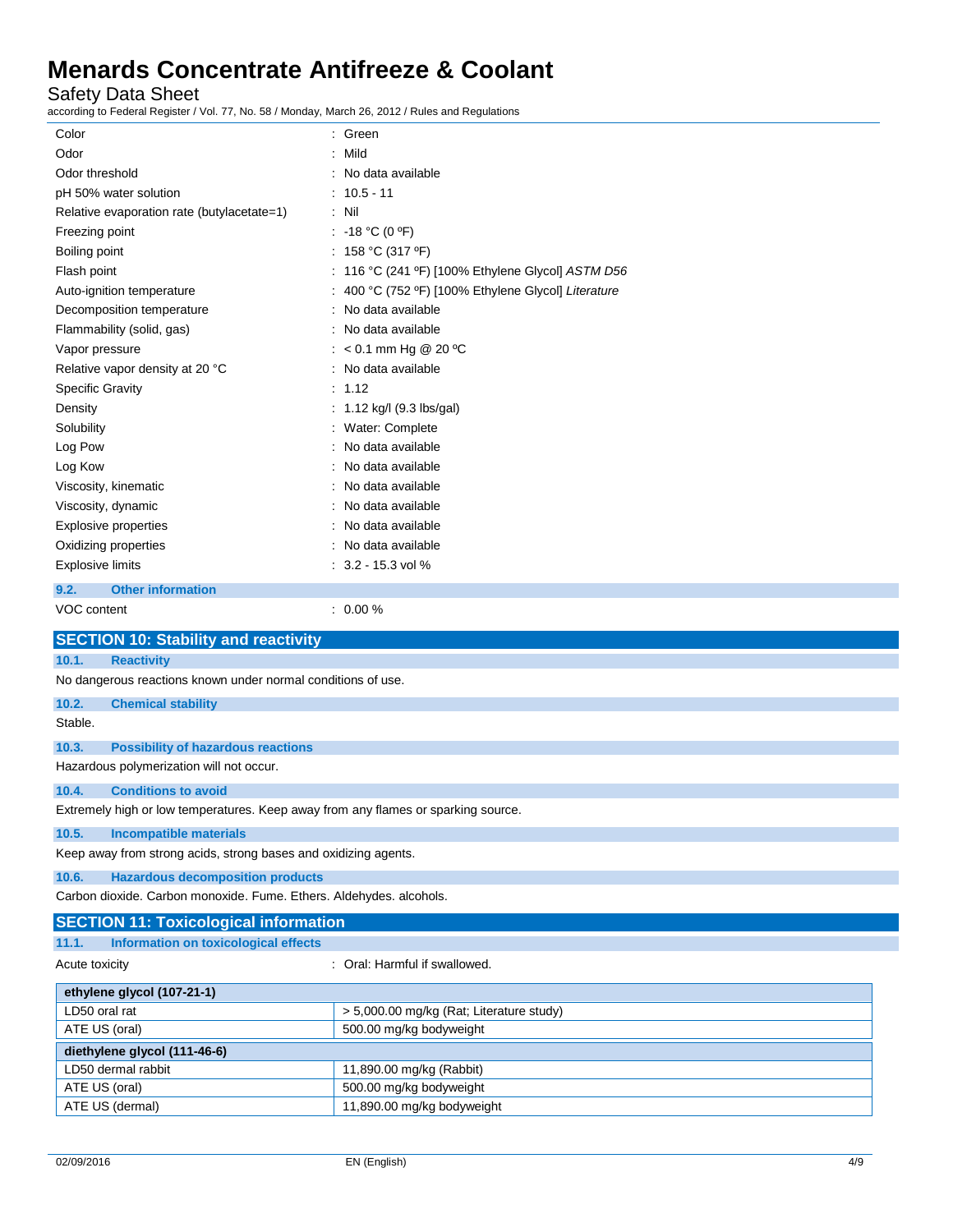Safety Data Sheet

according to Federal Register / Vol. 77, No. 58 / Monday, March 26, 2012 / Rules and Regulations

| denatonium benzoate (3734-33-6)                        |                                                                                                                                                            |
|--------------------------------------------------------|------------------------------------------------------------------------------------------------------------------------------------------------------------|
| LD50 oral rat                                          | 584.00 mg/kg (Rat; Literature study)                                                                                                                       |
| LD50 dermal rabbit                                     | > 2,000.00 mg/kg (Rabbit; Literature study)                                                                                                                |
| ATE US (oral)                                          | 584.00 mg/kg bodyweight                                                                                                                                    |
| Skin corrosion/irritation                              | Not classified                                                                                                                                             |
| Serious eye damage/irritation                          | Not classified                                                                                                                                             |
| Respiratory or skin sensitisation                      | Not classified                                                                                                                                             |
| Germ cell mutagenicity                                 | Not classified                                                                                                                                             |
| Carcinogenicity                                        | Not classified                                                                                                                                             |
| Reproductive toxicity                                  | Not classified                                                                                                                                             |
| Specific target organ toxicity (single exposure)       | Not classified                                                                                                                                             |
| Specific target organ toxicity (repeated<br>exposure)  | : May cause damage to organs (kidneys) through prolonged or repeated exposure (oral).<br>May cause damage to organs through prolonged or repeated exposure |
| Aspiration hazard                                      | Not classified                                                                                                                                             |
| Potential adverse human health effects and<br>symptoms | Based on available data, the classification criteria are not met. Harmful if swallowed.                                                                    |
| Symptoms/injuries after skin contact                   | Causes skin irritation.                                                                                                                                    |
| Symptoms/injuries after eye contact                    | Causes serious eye damage.                                                                                                                                 |
| Symptoms/injuries after ingestion                      | Swallowing a small quantity of this material will result in serious health hazard. The lethal dose<br>in humans is estimated to be 100 mL (3 oz).          |

| <b>SECTION 12: Ecological information</b> |                                               |  |
|-------------------------------------------|-----------------------------------------------|--|
| 12.1.<br><b>Toxicity</b>                  |                                               |  |
| ethylene glycol (107-21-1)                |                                               |  |
| EC50 Daphnia 1                            | > 10,000.00 mg/l (EC50; 24 h)                 |  |
| LC50 fish 2                               | 40,761.00 mg/l (LC50; 96 h; Salmo gairdneri)  |  |
| diethylene glycol (111-46-6)              |                                               |  |
| LC50 fish 1                               | > 5,000.00 mg/l (LC50; 24 h)                  |  |
| EC50 Daphnia 1                            | > 10,000.00 mg/l (EC50; 24 h)                 |  |
| denatonium benzoate (3734-33-6)           |                                               |  |
| LC50 fish 1                               | > 1,000.00 mg/l (LC50; 96 h; Salmo gairdneri) |  |
| EC50 Daphnia 1                            | 13.00 mg/l (EC50; 48 h; Daphnia magna)        |  |

### **12.2. Persistence and degradability**

| ethylene glycol (107-21-1)      |                                                                                                             |
|---------------------------------|-------------------------------------------------------------------------------------------------------------|
| Persistence and degradability   | Readily biodegradable in water. Biodegradable in the soil.                                                  |
| Biochemical oxygen demand (BOD) | 0.47 g $O_2$ /g substance                                                                                   |
| Chemical oxygen demand (COD)    | 1.24 g O <sub>2</sub> /g substance                                                                          |
| <b>ThOD</b>                     | 1.29 g O <sub>2</sub> /g substance                                                                          |
| BOD (% of ThOD)                 | 0.36                                                                                                        |
| diethylene glycol (111-46-6)    |                                                                                                             |
| Persistence and degradability   | Readily biodegradable in water. Biodegradable in the soil. Highly mobile in soil. Photolysis in<br>the air. |
| Biochemical oxygen demand (BOD) | 0.02 g O <sub>2</sub> /g substance                                                                          |
| Chemical oxygen demand (COD)    | 1.51 g $O_2$ /g substance                                                                                   |
| ThOD                            | 1.51 g $O_2$ /g substance                                                                                   |
| BOD (% of ThOD)                 | 0.02                                                                                                        |
| 02/09/2016                      | EN (English)<br>5/9                                                                                         |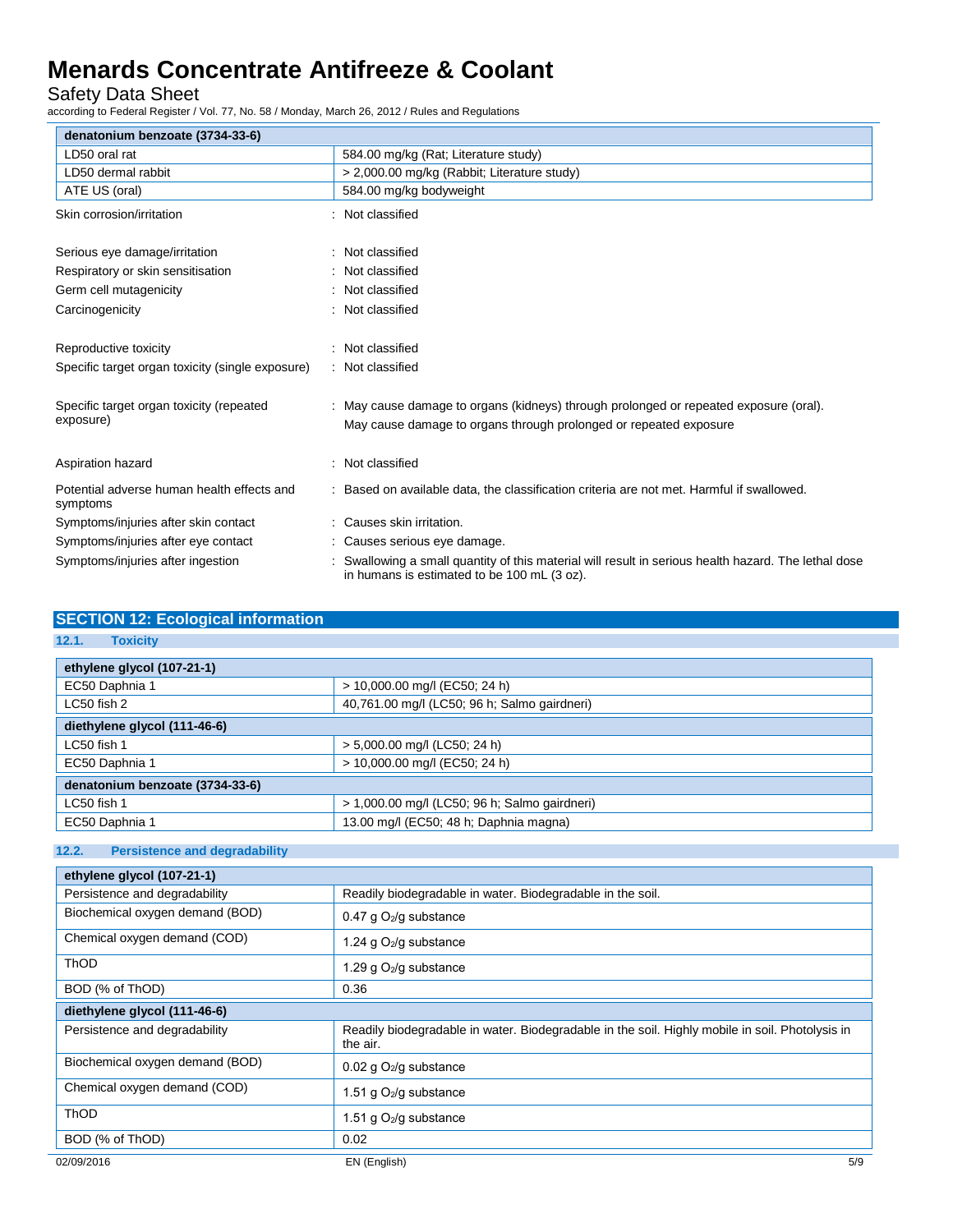Safety Data Sheet

according to Federal Register / Vol. 77, No. 58 / Monday, March 26, 2012 / Rules and Regulations

| denatonium benzoate (3734-33-6) |                                                                                           |
|---------------------------------|-------------------------------------------------------------------------------------------|
| Persistence and degradability   | Biodegradability in water: no data available. No (test) data on mobility of the substance |
|                                 | available.                                                                                |

### **12.3. Bioaccumulative potential**

| ethylene glycol (107-21-1)      |                                                                                                     |  |
|---------------------------------|-----------------------------------------------------------------------------------------------------|--|
| BCF fish 1                      | 10.00 (BCF; 72 h)                                                                                   |  |
| BCF other aquatic organisms 1   | $0.21 - 0.6$ (BCF)                                                                                  |  |
| BCF other aquatic organisms 2   | 190.00 (BCF; 24 h)                                                                                  |  |
| Log Pow                         | -1.34 (Experimental value)                                                                          |  |
| Bioaccumulative potential       | Low potential for bioaccumulation (BCF $<$ 500).                                                    |  |
| diethylene glycol (111-46-6)    |                                                                                                     |  |
| BCF fish 1                      | 100.00 (BCF; Other; 3 days; Leuciscus melanotus; Static system; Fresh water; Experimental<br>value) |  |
| Log Pow                         | -1.98 (Calculated; Other)                                                                           |  |
| Bioaccumulative potential       | Low potential for bioaccumulation (BCF $<$ 500).                                                    |  |
| denatonium benzoate (3734-33-6) |                                                                                                     |  |
| BCF fish 1                      | 1.4 - 3.6 (BCF; BCFBAF v3.00)                                                                       |  |
| Log Pow                         | 1.78 (Estimated value)                                                                              |  |
| Bioaccumulative potential       | Low potential for bioaccumulation (Log Kow $<$ 4).                                                  |  |

### **12.4. Mobility in soil**

| ethylene glycol (107-21-1)   |                                                                                                   |
|------------------------------|---------------------------------------------------------------------------------------------------|
| Surface tension              | 0.05 N/m (20 °C / 68 °F)                                                                          |
| diethylene glycol (111-46-6) |                                                                                                   |
| Surface tension              | $0.05$ N/m                                                                                        |
| Log Koc                      | Koc, SRC PCKOCWIN v1.66; 1; Calculated value; log Koc; SRC PCKOCWIN v1.66; 0;<br>Calculated value |

| 12.5.<br>Other adverse effects             |                                                      |
|--------------------------------------------|------------------------------------------------------|
| Effect on ozone layer                      | : No known effect on the ozone layer                 |
| Effect on global warming                   | : No known ecological damage caused by this product. |
| Other information                          | : Avoid release to the environment.                  |
| <b>SECTION 13: Disposal considerations</b> |                                                      |
| 13.1<br>Waste treatment methods            |                                                      |

| Waste disposal recommendations | : Dispose of contents/container, in a safe manner, to appropriate waste disposal facility, in<br>accordance with local/regional/national/international regulations. |
|--------------------------------|---------------------------------------------------------------------------------------------------------------------------------------------------------------------|
| Ecology - waste materials      | : Avoid release to the environment.                                                                                                                                 |

### **SECTION 14: Transport information Department of Transportation (DOT)**

| Department of Transportation (DOT) |                                                                       |
|------------------------------------|-----------------------------------------------------------------------|
| In accordance with DOT             |                                                                       |
| Transport document description     | : UN3082 Environmentally hazardous substances, liquid, n.o.s., 9, III |
| UN-No.(DOT)                        | : UN3082                                                              |
| Proper Shipping Name (DOT)         | Environmentally hazardous substances, liquid, n.o.s.                  |
| Class (DOT)                        | : 9 - Class 9 - Miscellaneous hazardous material 49 CFR 173.140       |
| Hazard labels (DOT)                | : 9 - Class 9 (Miscellaneous dangerous materials)                     |
|                                    |                                                                       |

Packing group (DOT) **in the case of the COV**  $\sim$  100  $\cdot$  111 - Minor Danger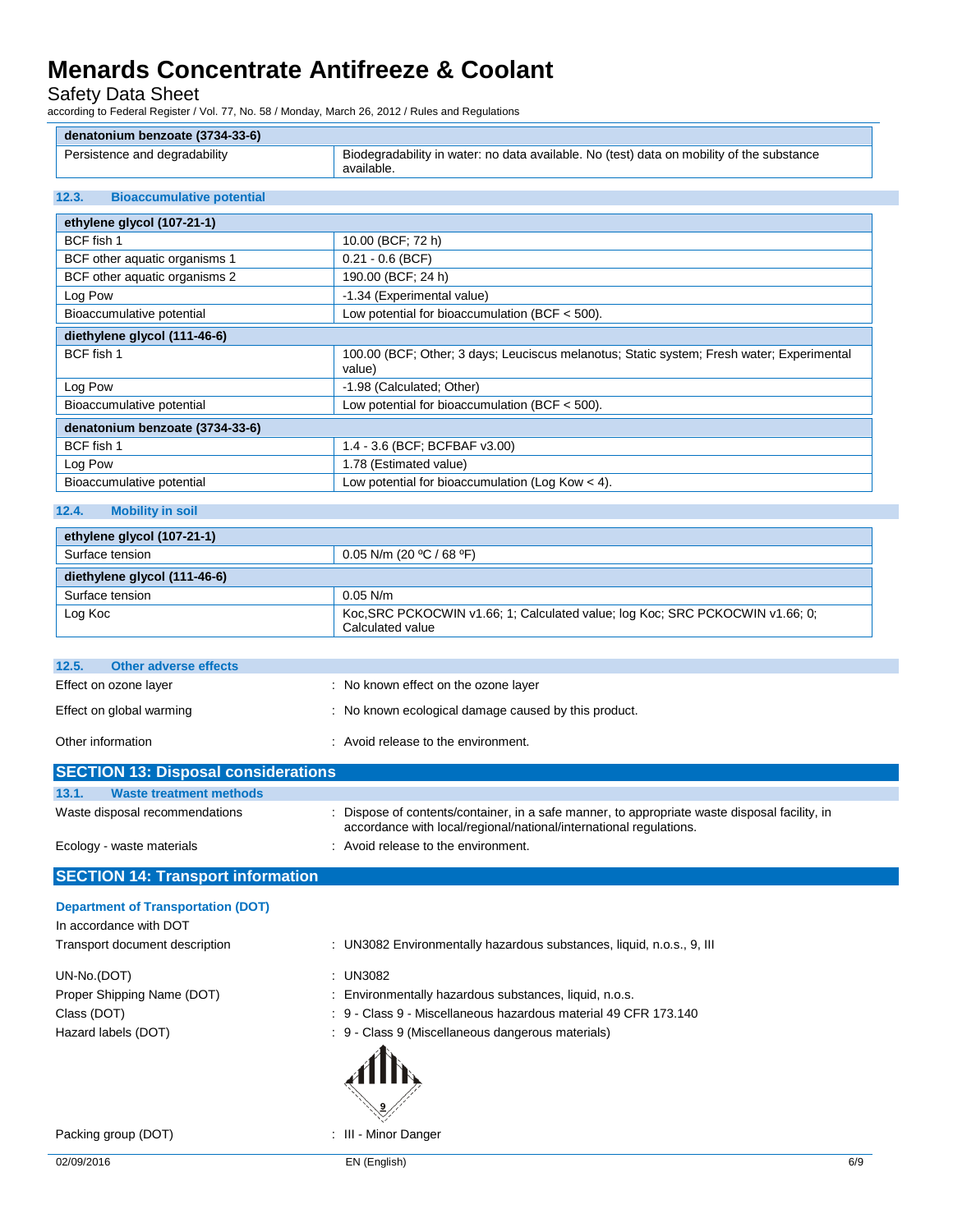Safety Data Sheet

according to Federal Register / Vol. 77, No. 58 / Monday, March 26, 2012 / Rules and Regulations

| DOT Packaging Non Bulk (49 CFR 173.xxx)                                        | : 203                                                                                                     |
|--------------------------------------------------------------------------------|-----------------------------------------------------------------------------------------------------------|
| DOT Packaging Bulk (49 CFR 173.xxx)                                            | : 241                                                                                                     |
| <b>DOT Symbols</b>                                                             | : G - Identifies PSN requiring a technical name                                                           |
| DOT Packaging Exceptions (49 CFR 173.xxx)                                      | : 155                                                                                                     |
| DOT Quantity Limitations Passenger aircraft/rail : No limit<br>(49 CFR 173.27) |                                                                                                           |
| DOT Quantity Limitations Cargo aircraft only (49 : No limit<br>CFR 175.75)     |                                                                                                           |
| DOT Vessel Stowage Location                                                    | : A - The material may be stowed "on deck" or "under deck" on a cargo vessel and on a<br>passenger vessel |
| Other information                                                              | : Non Bulk: Not regulated by the US D.O.T. (in quantities under 5,000 lbs in any one inner<br>package).   |
| <b>TDG</b>                                                                     |                                                                                                           |
| Refer to current TDG Canada for further Canadian regulations                   |                                                                                                           |

### **Transport by sea**

| Proper Shipping Name (IMDG) | Not regulated by IMDG (in quantities under 5,000 lbs in any one inner package) |
|-----------------------------|--------------------------------------------------------------------------------|
| Air transport               |                                                                                |
| Proper Shipping Name (IATA) | Not regulated by IATA (in quantities under 5,000 lbs in any one inner package) |

| <b>Menards Concentrate Antifreeze &amp; Coolant</b><br>Toxic Substances Control Act (TSCA): The intentional ingredients of this<br>EPA TSCA Regulatory Flag<br>product are listed<br>ethylene glycol (107-21-1)<br>Listed on the United States TSCA (Toxic Substances Control Act) inventory<br>Subject to reporting requirements of United States SARA Section 313<br><b>EPA TSCA Regulatory Flag</b><br>T - T - indicates a substance that is the subject of a Section 4 test rule under TSCA<br><b>CERCLA RQ</b><br>$5000$ $lb(s)$<br>SARA Section 311/312 Hazard Classes<br>Immediate (acute) health hazard<br>Delayed (chronic) health hazard<br>Ethylene glycol is subject to Tier I and/or Tier II annual inventory reporting<br>Ethylene glycol is subject to Form R Reporting requirements.<br>SARA Section 313 - Emission Reporting<br>diethylene glycol (111-46-6)<br>Listed on the United States TSCA (Toxic Substances Control Act) inventory<br>denatonium benzoate (3734-33-6) | <b>SECTION 15: Regulatory information</b> |  |  |
|-----------------------------------------------------------------------------------------------------------------------------------------------------------------------------------------------------------------------------------------------------------------------------------------------------------------------------------------------------------------------------------------------------------------------------------------------------------------------------------------------------------------------------------------------------------------------------------------------------------------------------------------------------------------------------------------------------------------------------------------------------------------------------------------------------------------------------------------------------------------------------------------------------------------------------------------------------------------------------------------------|-------------------------------------------|--|--|
|                                                                                                                                                                                                                                                                                                                                                                                                                                                                                                                                                                                                                                                                                                                                                                                                                                                                                                                                                                                               | 15.1. US Federal regulations              |  |  |
|                                                                                                                                                                                                                                                                                                                                                                                                                                                                                                                                                                                                                                                                                                                                                                                                                                                                                                                                                                                               |                                           |  |  |
|                                                                                                                                                                                                                                                                                                                                                                                                                                                                                                                                                                                                                                                                                                                                                                                                                                                                                                                                                                                               |                                           |  |  |
|                                                                                                                                                                                                                                                                                                                                                                                                                                                                                                                                                                                                                                                                                                                                                                                                                                                                                                                                                                                               |                                           |  |  |
|                                                                                                                                                                                                                                                                                                                                                                                                                                                                                                                                                                                                                                                                                                                                                                                                                                                                                                                                                                                               |                                           |  |  |
|                                                                                                                                                                                                                                                                                                                                                                                                                                                                                                                                                                                                                                                                                                                                                                                                                                                                                                                                                                                               |                                           |  |  |
|                                                                                                                                                                                                                                                                                                                                                                                                                                                                                                                                                                                                                                                                                                                                                                                                                                                                                                                                                                                               |                                           |  |  |
|                                                                                                                                                                                                                                                                                                                                                                                                                                                                                                                                                                                                                                                                                                                                                                                                                                                                                                                                                                                               |                                           |  |  |
|                                                                                                                                                                                                                                                                                                                                                                                                                                                                                                                                                                                                                                                                                                                                                                                                                                                                                                                                                                                               |                                           |  |  |
|                                                                                                                                                                                                                                                                                                                                                                                                                                                                                                                                                                                                                                                                                                                                                                                                                                                                                                                                                                                               |                                           |  |  |
|                                                                                                                                                                                                                                                                                                                                                                                                                                                                                                                                                                                                                                                                                                                                                                                                                                                                                                                                                                                               |                                           |  |  |
|                                                                                                                                                                                                                                                                                                                                                                                                                                                                                                                                                                                                                                                                                                                                                                                                                                                                                                                                                                                               |                                           |  |  |
| Listed on the United States TSCA (Toxic Substances Control Act) inventory                                                                                                                                                                                                                                                                                                                                                                                                                                                                                                                                                                                                                                                                                                                                                                                                                                                                                                                     |                                           |  |  |

### **15.2. International regulations CANADA**

### **WHMIS Classification**



**EU-Regulations** No additional information available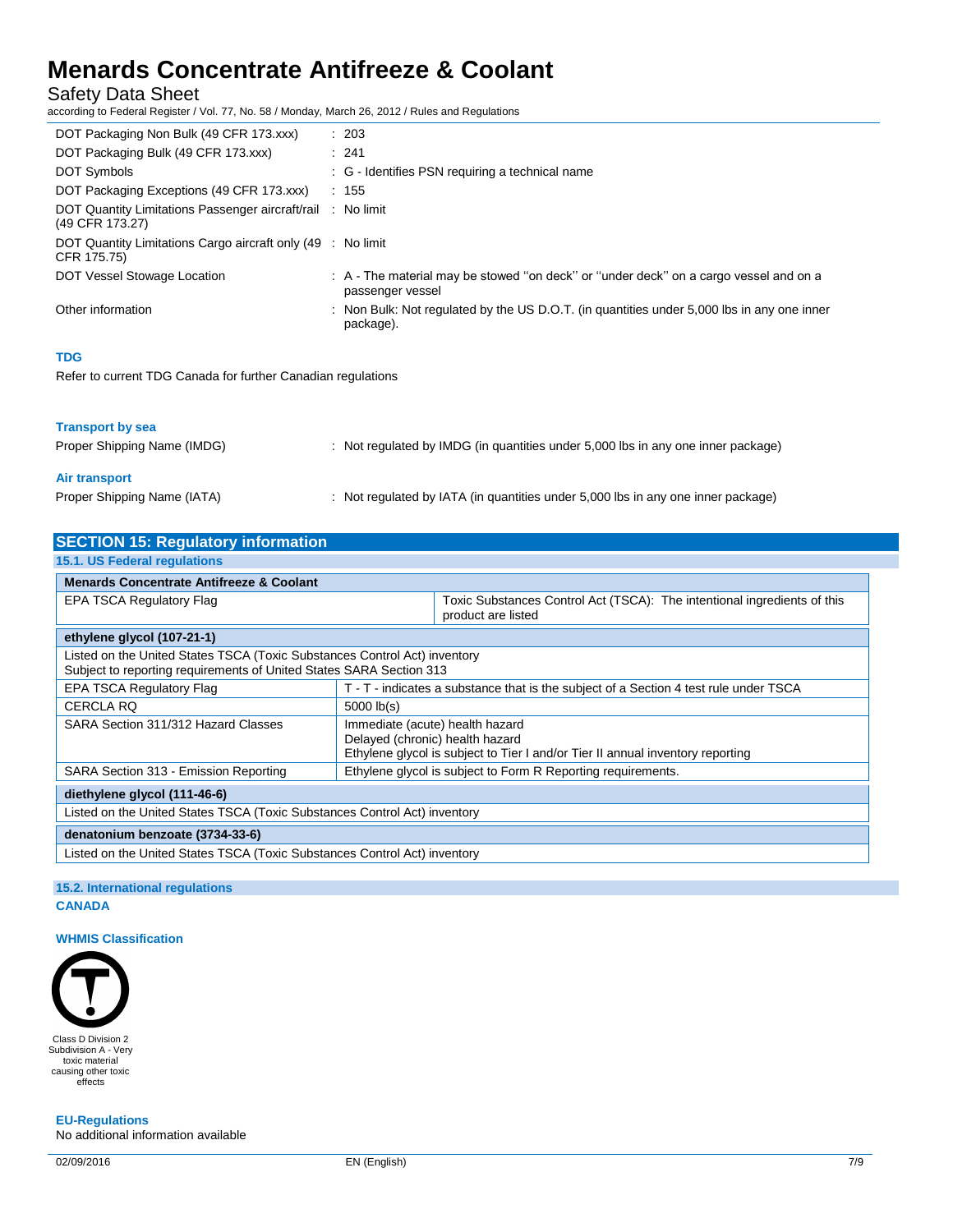Safety Data Sheet

according to Federal Register / Vol. 77, No. 58 / Monday, March 26, 2012 / Rules and Regulations

#### **Classification according to Regulation (EC) No. 1272/2008 [CLP]** No additional information available

**Classification according to Directive 67/548/EEC [DSD] or 1999/45/EC [DPD]** Not classified

#### **National regulations**

**Menards Concentrate Antifreeze & Coolant** DSL (Canada): The intentional ingredients of this product are listed ECL (South Korea): The intentional ingredients of this product are listed EINECS (Europe): The intentional ingredients of this product are listed ENCS (Japan): The intentional ingredients of this product are listed

#### **15.3. US State regulations**

California Proposition 65 - This product contains, or may contain, substance(s) known to the state of California to cause cancer, developmental toxicity and/or reproductive toxicity

| ethylene glycol (107-21-1)                                  |                                                                   |                                                                              |                                                                            |                                      |
|-------------------------------------------------------------|-------------------------------------------------------------------|------------------------------------------------------------------------------|----------------------------------------------------------------------------|--------------------------------------|
| U.S. - California -<br>Proposition 65 -<br>Carcinogens List | U.S. - California -<br>Proposition 65 -<br>Developmental Toxicity | U.S. - California -<br>Proposition 65 -<br>Reproductive Toxicity -<br>Female | U.S. - California -<br>Proposition 65 -<br>Reproductive Toxicity -<br>Male | Non-significant risk<br>level (NSRL) |
| <b>No</b>                                                   | Yes                                                               | No                                                                           | No                                                                         |                                      |

|  |  | ethylene glycol (107-21-1) |
|--|--|----------------------------|
|--|--|----------------------------|

U.S. - Massachusetts - Right To Know List

U.S. - New Jersey - Right to Know Hazardous Substance List

U.S. - Pennsylvania - RTK (Right to Know) List

#### **diethylene glycol (111-46-6)**

U.S. - Pennsylvania - RTK (Right to Know) - Environmental Hazard List

### **SECTION 16: Other information**

#### Full text of H-statements:

| H302 | Harmful if swallowed                                                 |
|------|----------------------------------------------------------------------|
| H315 | Causes skin irritation                                               |
| H319 | Causes serious eye irritation                                        |
| H335 | May cause respiratory irritation                                     |
| H373 | May cause damage to organs through prolonged or repeated<br>exposure |

NFPA health hazard **in the state of the Could cause irritation but only minor residual** in the Section but only minor residual

injury even if no treatment is given.

- NFPA fire hazard **in the state of the state of the state of the state of the state of the state of the state of the state of the state of the state of the state of the state of the state of the state of the state of the st**
- NFPA reactivity **interest and the COLOGY** of  $\alpha$  Normally stable, even under fire exposure conditions, and are not reactive with water.

 $\overline{\mathbf{0}}$